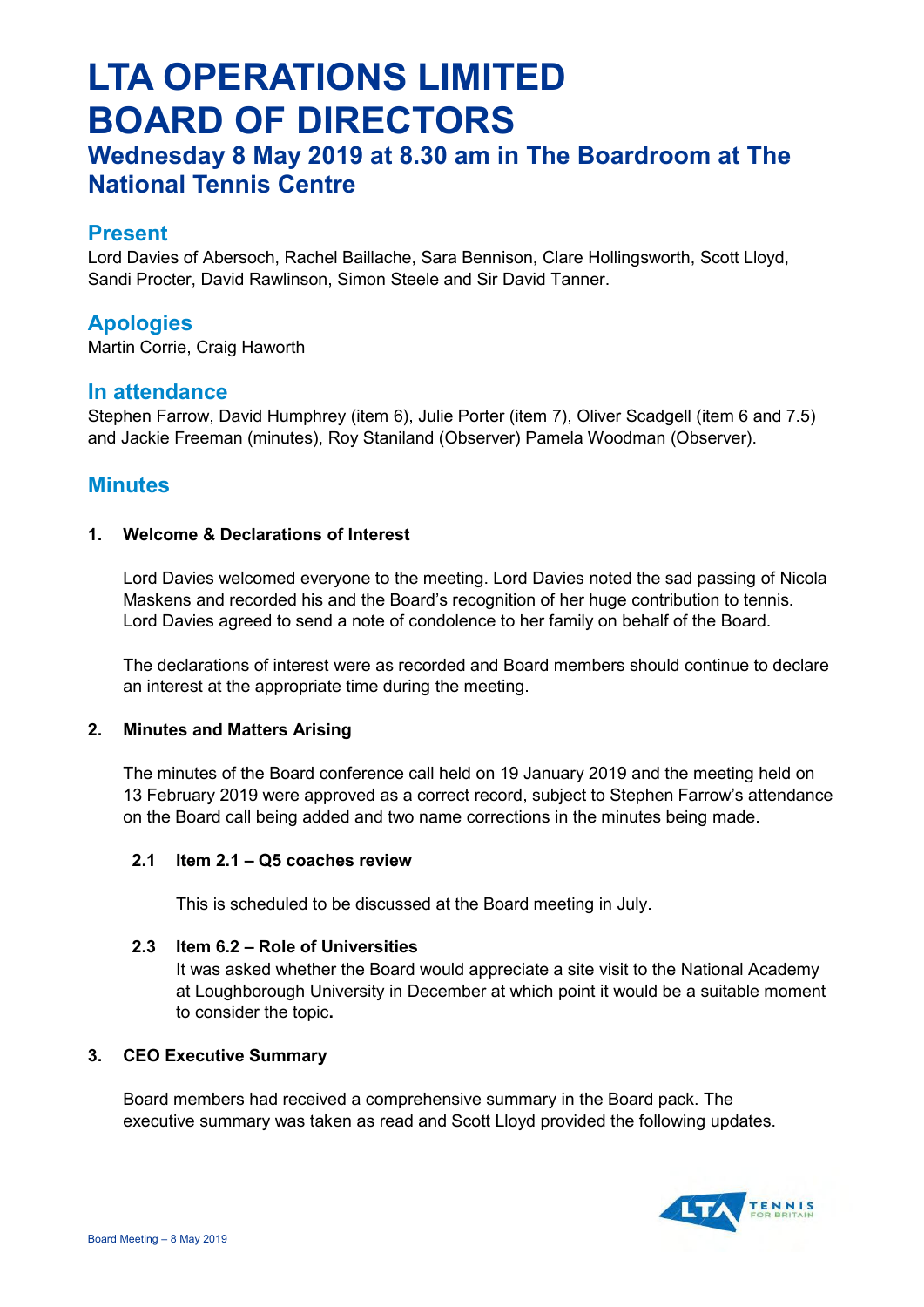- **Volunteers**: A workshop is being planned at the Council meeting on 16 May to work through the contents of a Good Practice Guide for counties. Scott Lloyd reported that there are on-going discussions with Tennis Wales and Tennis Scotland to ensure that their strategic frameworks align behind the VMOST.
- **Players**: The competition team has looked at the way the junior calendar works and a decision has been made to change the age group system to Year of Birth. A communications plan is now being developed to explain the changes.
- **Safeguarding**: David Humphrey would be giving an update later in the meeting. Scott Lloyd said that it was hoped that all Level 2 coaches would be accredited by the end of this year and Levels 1 and 2 by the end of next year. It was stressed, however, that L1 and L2 coaches are only able to undertaking coaching under the supervision of a L3 coach.
- **Performance**: Scott Lloyd is in discussion with the Performance team to ensure there is clarity around the wild card policy and that this policy is understood and communicated to players and coaches ahead of the LTA major events.
- **Fed Cup**: Scott Lloyd reported on a successful staging of the Fed Cup tie at the Copper Box. The occasion was also used for the LTA to sign up to the BAME charter; the first NGB to do so. Lord Davies passed on this thanks to Stephen Farrow and his team and Sir David Tanner also asked thanks to be passed to the performance support team. David Rawlinson felt it would be useful to ask for feedback from a range of audiences. Scott Lloyd and Stephen Farrow would consider a process for this but in the meantime Board members were encouraged to send in comments to Stephen Farrow.

#### **4. Finance**

Board members had received a report from Simon Steele, together with the newly formatted Management Accounts and the LTA Risk Register. The report was taken as read but Simon Steele drew Board's attention to the following key points.

#### **4.1 Approval of Finance & Governance report**

Members had received a link to the Finance & Governance Report for 2018. This was approved by Board members and the PricewaterhouseCoopers' letter of representation was also approved for signing.

#### **4.2 Risk Register**

Simon Steele confirmed that the Audit Committee has reviewed and approved the new format of the Risk Register.

Sara Bennison asked if some of the controls in place around the key risks could be elevated on the Register.

Scott Lloyd confirmed that a review of the Disciplinary Code is being carried out and Rachel Baillache offered any support, if required.

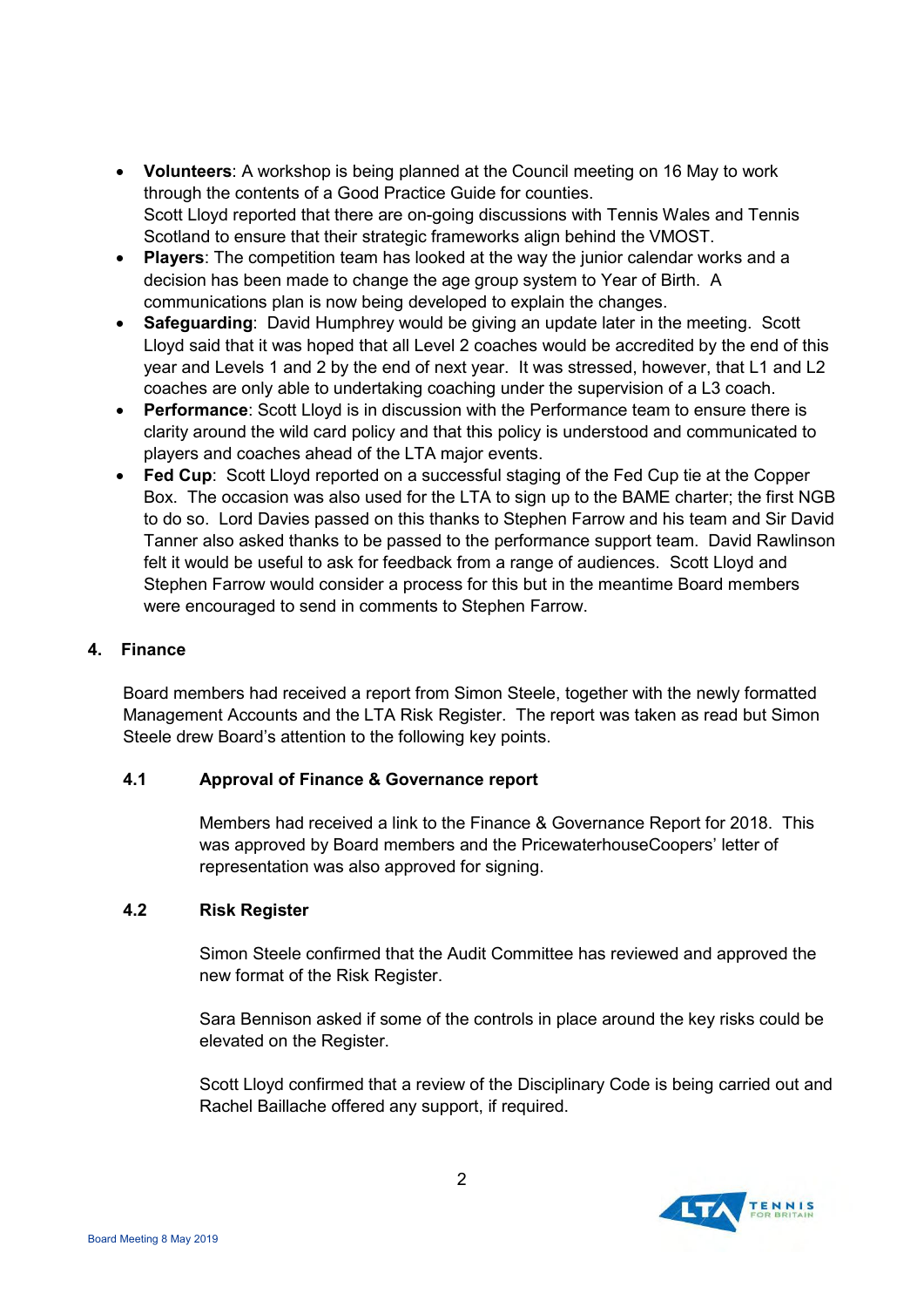#### **5. 2019 Financial Reforecast**

Simon Steele had provided a paper proposing a revised EBITDA. It was agreed that the forecast would be re-presented.

#### **6. Safeguarding Report**

The paper prepared by David Humphrey was noted. Olly Scadgell wanted to draw Board's attention to the following programmes of work being carried out in 2019:

**Coaching standards:** the scope of the work has been agreed and phase 1 will look to have all Level 3 coaches accredited by the end of this year. Currently, there are 279 venues with 692 coaches working at Level 3 who are not accredited. The LTA is investing in IT management to support the work being done by the coach accreditation project team.

**County Standards:** Working with the Tennis Development Committee, the LTA is scoping out a project to introduce formal safeguarding standards to County Associations, including training, an audit process and revised documentation.

**Sport England:** funding has been received from Sport England to test new technology tool in the form of a card to be used in conjunction with an app. This card will provide information to coaches, players and parents on how to recognise and report any safeguarding concerns, particularly around grooming. Coaches will be supported by further training.

**Audits:** Due to the effectiveness of the audit process, case numbers are high. Many of these cases involve social media and bullying. It was agreed Councillors should be made aware of current cases through their regional forums. This could also be included in the County Association guide as part of information sharing.

**Wrexham:** Clare Hollingsworth asked for an update on progress of the recommendations from the Wrexham case findings. Olly Scadgell agreed to include this as part of the Safeguarding update.

#### **7. Key business areas**

#### 7.1 **Facility Investment Framework**

Julie Porter's paper was taken as read.

 The demographic analysis to identify gaps in the indoor tennis provision has been done and this has identified 72 target locations for indoor tennis venues. A map of these was included in the papers. A centralised planning approach is being introduced to obtain planning permission for CITCs and Park Tennis facilities.

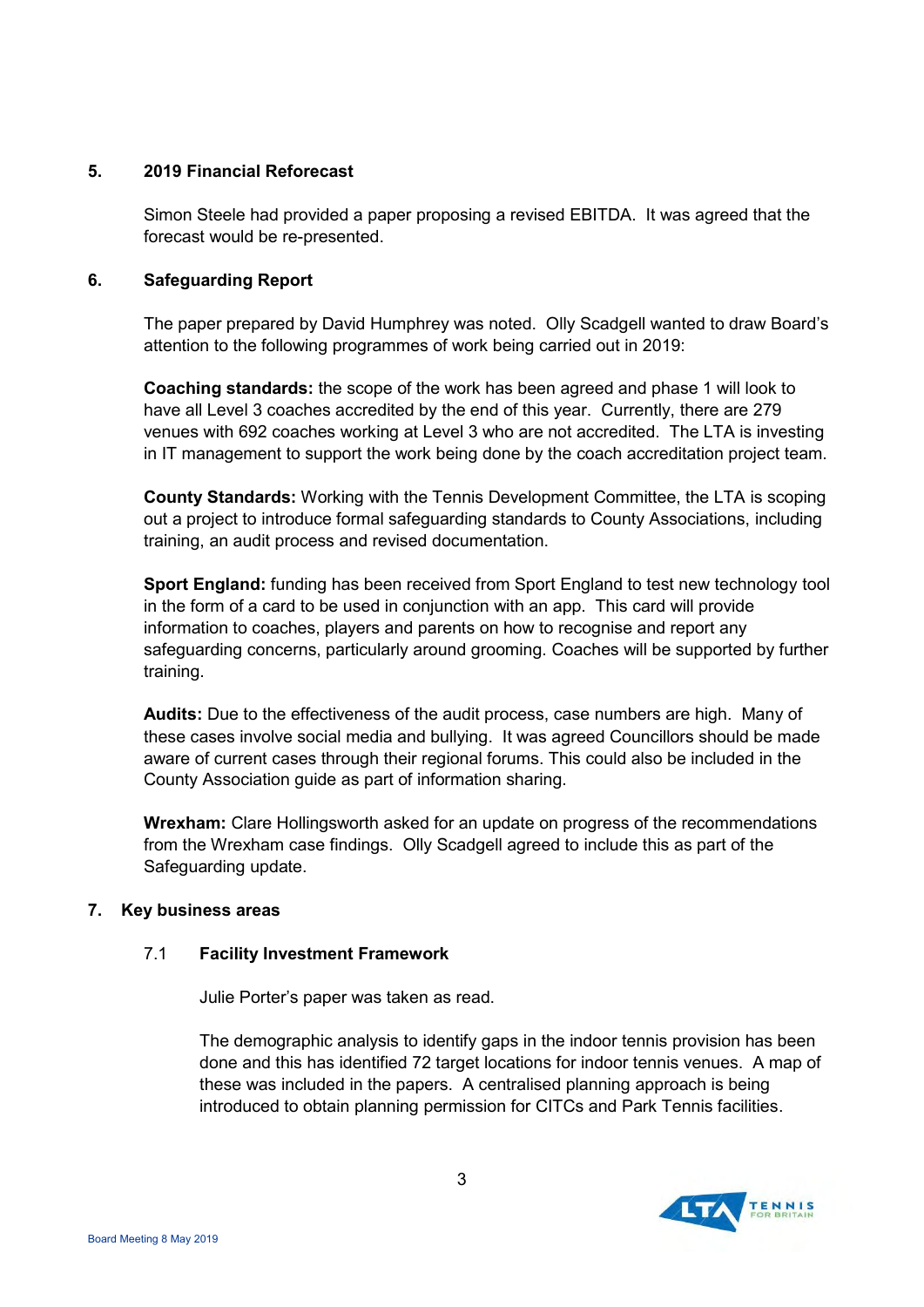Julie Porter explained that the Property team have created a list of parks ranked by their ability to grow participation which will help the LTA to decide in which parks to invest for court upgrades and gate access. 1015 park tennis facilities have been identified but only 167 have gate access. The proposal is to work at pace and scale with Local Authorities to install gate access and online booking systems for park sites – in order to achieve this, the proposal is for the funds to be provided in the form of a grant by the LTA, as opposed to loans. This investment would come with some defined operating models to help ensure the LTA/tennis sees a return on its investments, including where possible funds are set aside through sinking funds to protect the future maintenance of courts.

Clare Hollingsworth wanted reassurance that any sinking funds would be sustainable in the long term. Scott Lloyd agreed to keep the Board informed of the controls that would be put in place on joint levels of risk to monitor the default/failure levels.

#### **7.2 Padel**

As part of the LTA's 5-year plan to grow tennis by offering different formats of the game, Julie Porter informed the Board that the LTA will integrate British Padel into the organisation's day-to-day operations.

Julie Porter said that 3 or 4 Padel courts will be built at the NTC and there will be a full tender process to appoint a court contractor for this work.

#### **7.3 Digital Participation Pathway**

The Board paper in the pack gave an update on the plans for developing and rolling out a new digital product to transform the process of finding similar standard players and booking courts and coaching sessions.

The Board approved the concept of the digital product, although a discussion took place on the balance of building a product that was fully flexible and future proofed versus the initial cost of investing in a product that is yet to be proven.

#### **7.4 NTC Refurbishment update**

Julie Porter's paper gave an update on the operation and refurbishment of the NTC.

#### **9. Other Business**

#### **9.1 Supply Contracts**

Board members had received a summary and a deal memo for a contract exceeding £1m in value which required Board approval. This was approved.

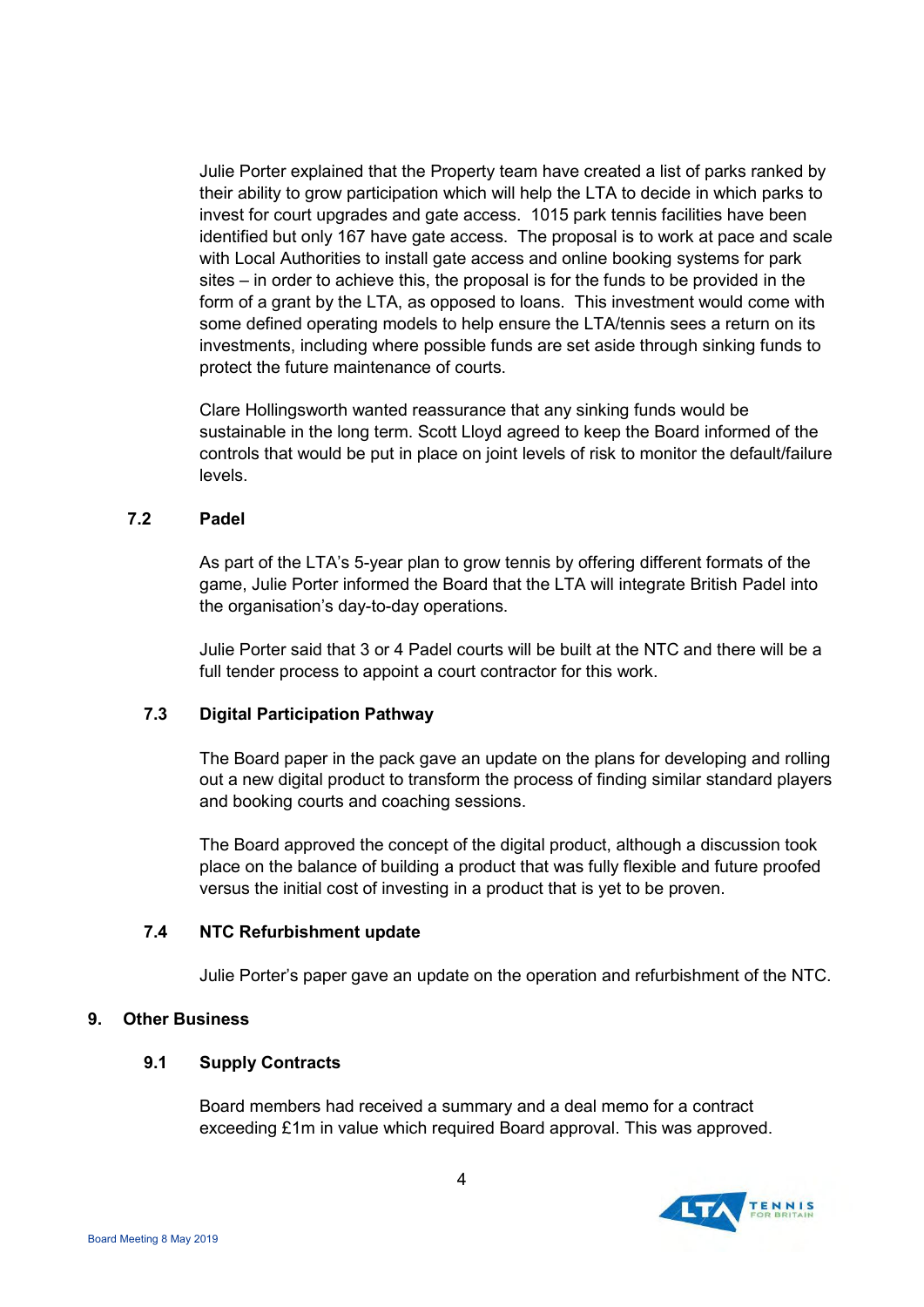#### **9.2 Confirmation of three Tennis Foundation Trustees**

Scott Lloyd informed the meeting that interviews for new Tennis Foundation Trustees have taken place and potential candidates have been identified

#### **9.3 Approval of Subscription & Registration fees**

It was agreed that both subscription and registrations fees for the year commencing 1 October 2019 will be held at the current rates. Scott Lloyd commented that these will be reviewed for the next year and Council should be made aware that there is likely to be an increase next year.

#### **11. Reports for noting**

#### **11.1 Business update**

The Business Update provided in the Board pack was noted.

#### **11.2 TDC**

Roy Staniland reported that there had been a very positive TDC meeting recently. It had been agreed that in future there would be an update on TDC work at each Council meeting and minutes of the meetings would be included in Board packs.

There being no further business, the meeting finished at 1.15 pm.

Signed ………………………………….. Date …………………………………….

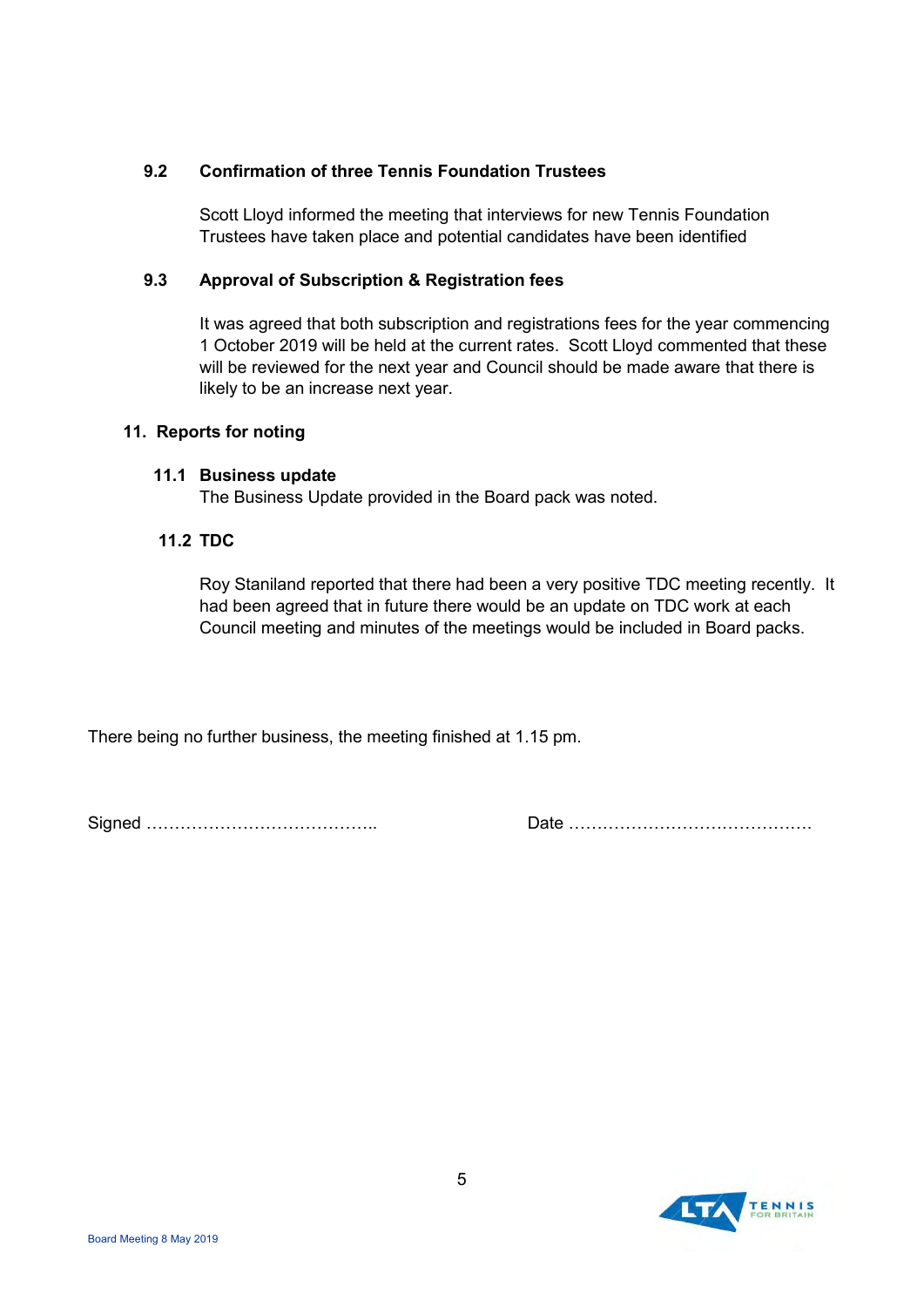# **LAWN TENNIS ASSOCIATION LIMITED BOARD OF DIRECTORS**

## **Wednesday 8 May 2019 at 11 am in the Boardroom at The National Tennis Centre**

## **Present**

Lord Davies of Abersoch, Rachel Baillache, Sara Bennison, Clare Hollingsworth, Scott Lloyd, Sandi Procter, David Rawlinson, Simon Steele and Sir David Tanner.

### **In attendance**

Stephen Farrow, Roy Staniland (observer), Pamela Woodman (observer) and Jackie Freeman (minutes).

## **Minutes**

#### **1. Welcome & Declarations of Interest**

Lord Davies welcomed everyone to the meeting. Apologies were received from Craig Haworth and the sad passing of Nicola Maskens was noted. The declarations of interest were as previously recorded and Board members should continue to declare an interest at the appropriate time during the meeting.

#### **2. Minutes and Matters Arising**

The minutes of the meeting held on 13 February 2019 were approved as a correct record.

#### **3. Approval of appointment of Company Secretary and LTA Disciplinary officer**

Those Board members who are also members of the Board Nominations Committee approved the appointment of Pamela Woodman, Head of Legal, as Company Secretary. This decision was subsequently approved by the whole Board.

The Council Nominations Committee would have to propose the transfer of LTA Disciplinary officer from Karena Vleck to Pamela Woodman. David Rawlinson would seek approval by email.